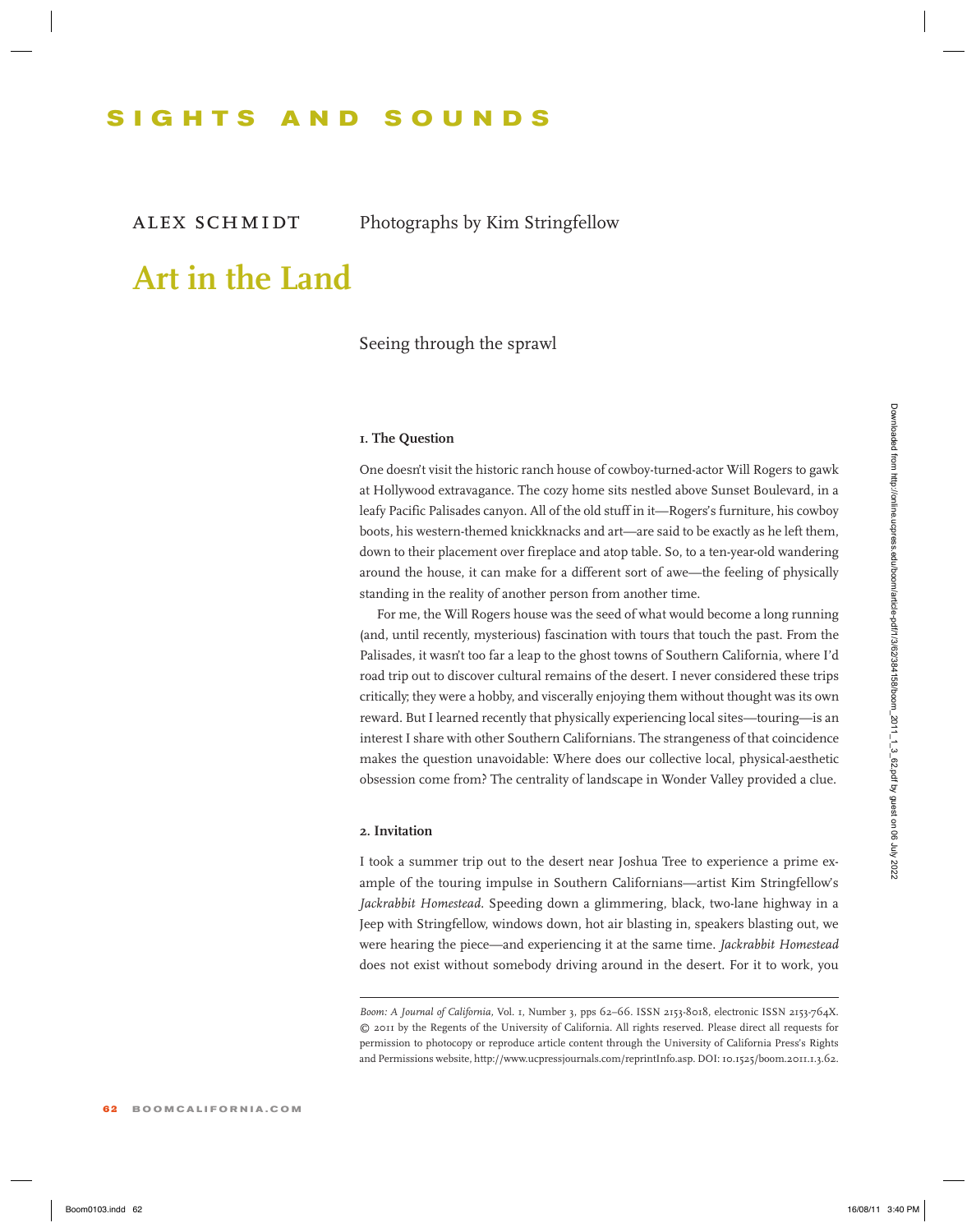

The Wormus Homestead from Kim Stringfellow's *Jackrabbit Homestead*

have to download a bunch of MP3s and play them as you drive a prescribed route. Historians and local residents talk about the one-room homes that dot the landscape, relics of the federal government's 1938 Jackrabbit Homestead Act, which enticed brave souls to colonize the desert, offering cheap land prices. Stringfellow and I would stop to park near the tiny houses—most of them crumbling and abandoned—get out of the car and walk toward them in the brilliant, baking sun, as meanings and interpretations from the history we'd learned buzzed in our minds.

One clue as to why Kim Stringfellow and so many others, including the LA Urban Rangers, Esotouric tours, and the EATLACMA project, feel compelled to take people *to*  places is the visual transparency of landscape here. Like the desert, scenery in Los Angeles is unobstructed. The presence of mountains makes for a constant awareness of geographic features (in LA, the ocean lives in the backs of our minds). The Southern California landscape is horizontal, compared to New York's vertical one. We can see vistas in Los Angeles in a way that residents of other major cities cannot, and not only because the city is laid out flatly it's a relatively treeless landscape. To drive a New England thruway is to be inside a tunnel of trees. Driving through Southern California, landscape is laid bare.

The relationship to land, given the centrality of the car, is key. The map of the city is ingrained in the minds of drivers in a way that it might not be for people who travel smaller geographic areas on a day-to-day basis. Yet just as cars connect us with broad landscape in an important way, they also disconnect us from it. The heat in Wonder Valley, as we walked through the landscape, was an intense and all too real experience in itself. But many Angelenos rarely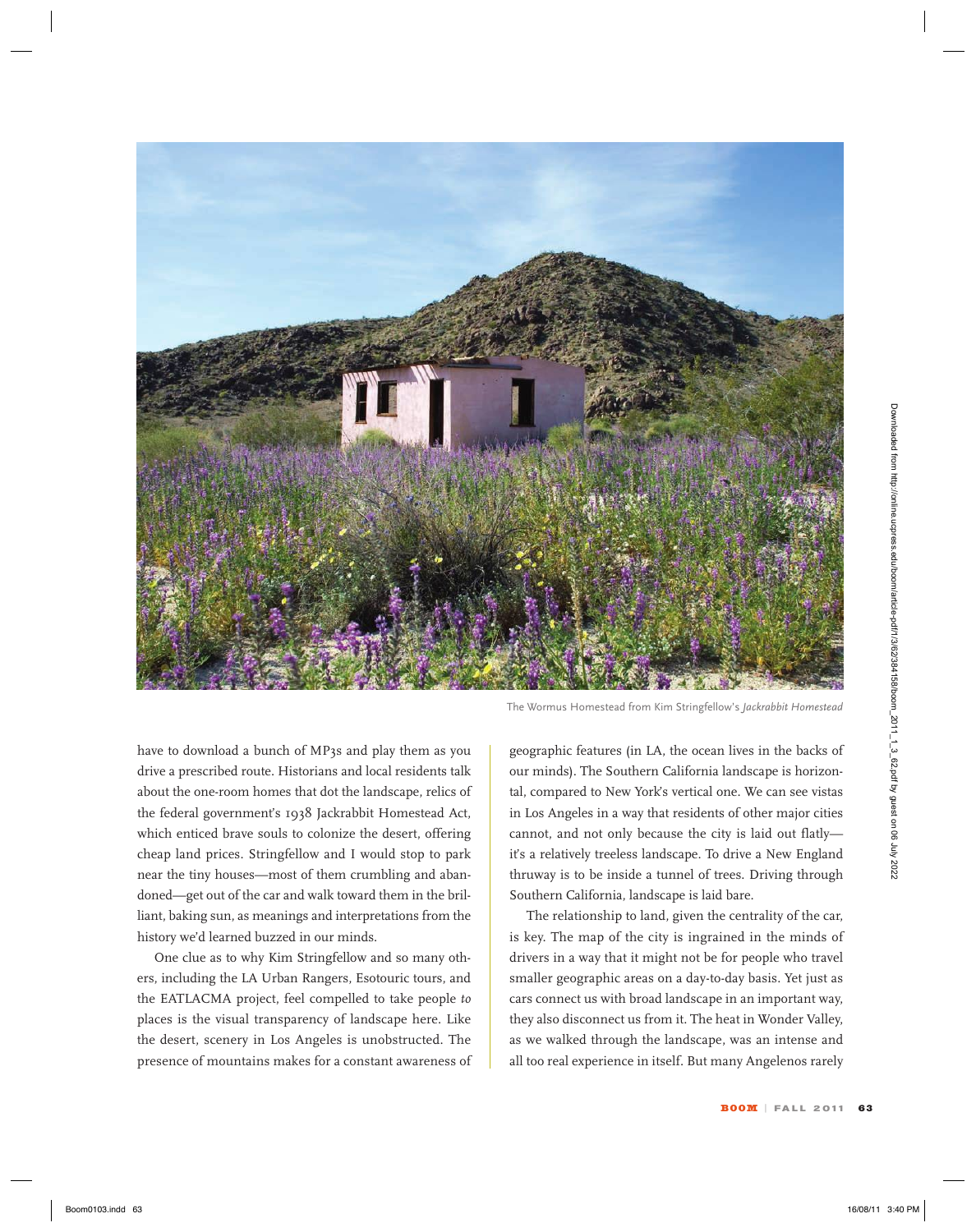

The Kenney Homestead from Kim Stringfellow's *Jackrabbit Homestead*

walk for more than a block on a regular basis and fail to experience land as a physical thing, a point for those who argue that LA is an unreal, fake, and disconnected sort of place.

#### **3. Accepting**

More and more artists and organizations are offering tour invitations, and Southern Californians accept. The people who took off work early one Thursday morning for a tour of the Grapevine may have been seeking a corrective to that feeling of falseness and disconnection. Once, the Grapevine was the major thoroughfare connecting Southern and Northern California. Now, if you make your way up the 5 from Los Angeles, you eventually get to an exit called

Grapevine, but the old road exists in pieces. Our tour, the organizer promised, would give the place meaning in a whole new way.

The organizer was the Center for Land Use Interpretation. In the growing world of Southern California tours, the CLUI occupies a special place. It is an uncategorizable entity that exists somewhere between educational, academic and artistic. The Center mounts art exhibits at its Culver City headquarters and a couple of times per year takes a group of people to Southern California oil field sites, landfills or, in the case of the Grapevine tour, "a place meant to be passed through."

Nick Bourland sat near me on the bus. Home on a break from his east coast college, he took the tour at the urging of an art student friend. A native Angeleno, he had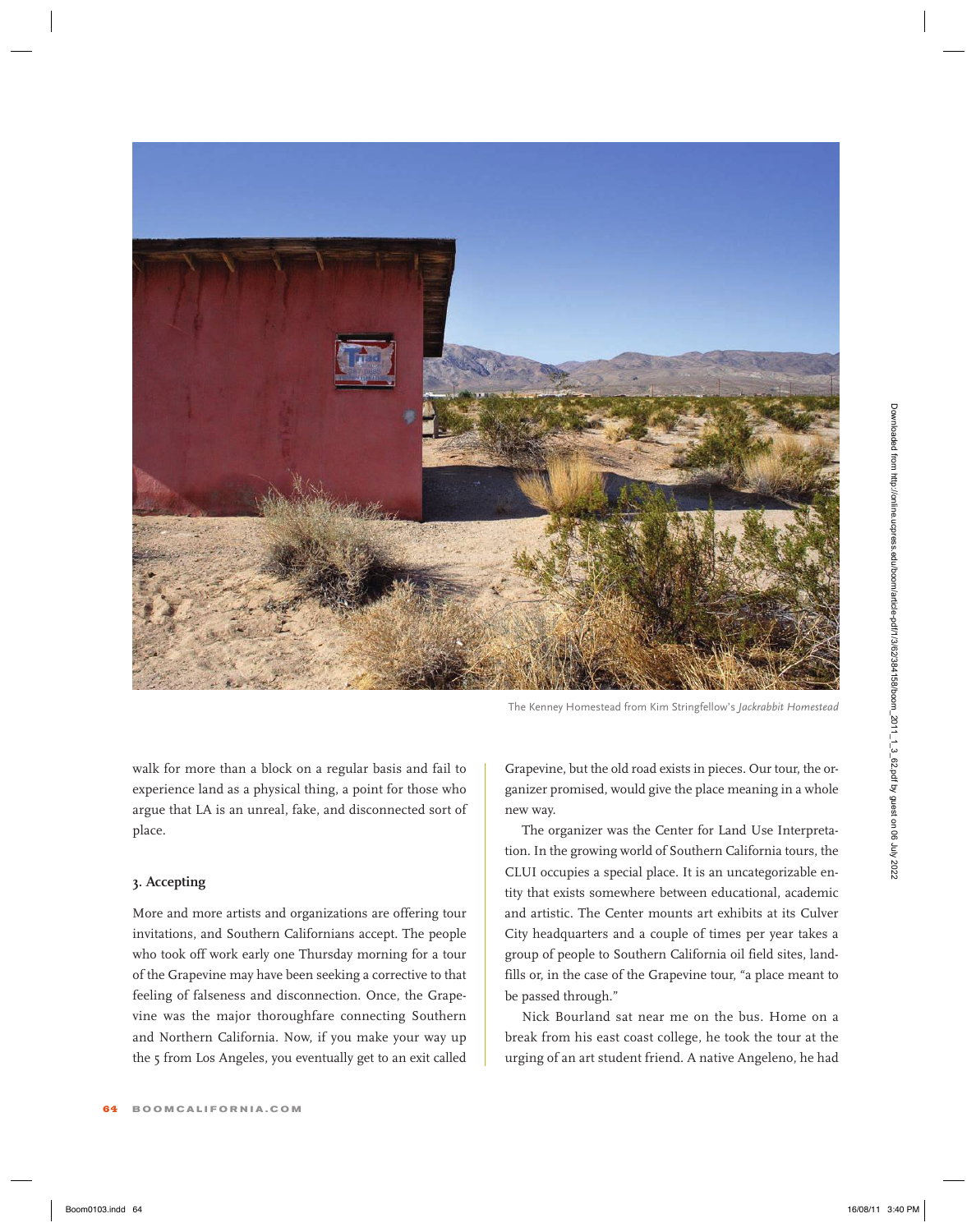

Interior of the Gray Homestead from Kim Stringfellow's *Jackrabbit Homestead*

never been on a tour bus in his own city. "Normally, I see people here getting on tour buses, looking for obvious things, like celebrities' homes," he told me. Making our way through the developed landscape, we learned about the history of sites surrounding the old Grapevine—a water pumping plant, CalTrans, an Ikea fulfillment center. This, we concluded, was an unusual experience in celebrity-centric LA.

The inherent bond between history and place—could there be a better antidote to the cliché of LA as being all about surface? Matthew Coolidge, director of CLUI, has probably thought more about the connection between LA and tours than any other person. Of the mushrooming innovative tours in the city, he says, "Perhaps this is the beginning of a trend, and there will be more over time, that put

the city in a mirror that's more than where it can fix its hair and trim its moustache. It's a mirror that's not just narcissistic, but turns us around to see where we've come from and what brought us to this point." These tours can be seen as efforts to wring every bit of meaning out of a place that is so often said to have none.

These tours can be seen as efforts to wring every bit of meaning out of a place that is so often said to have none.